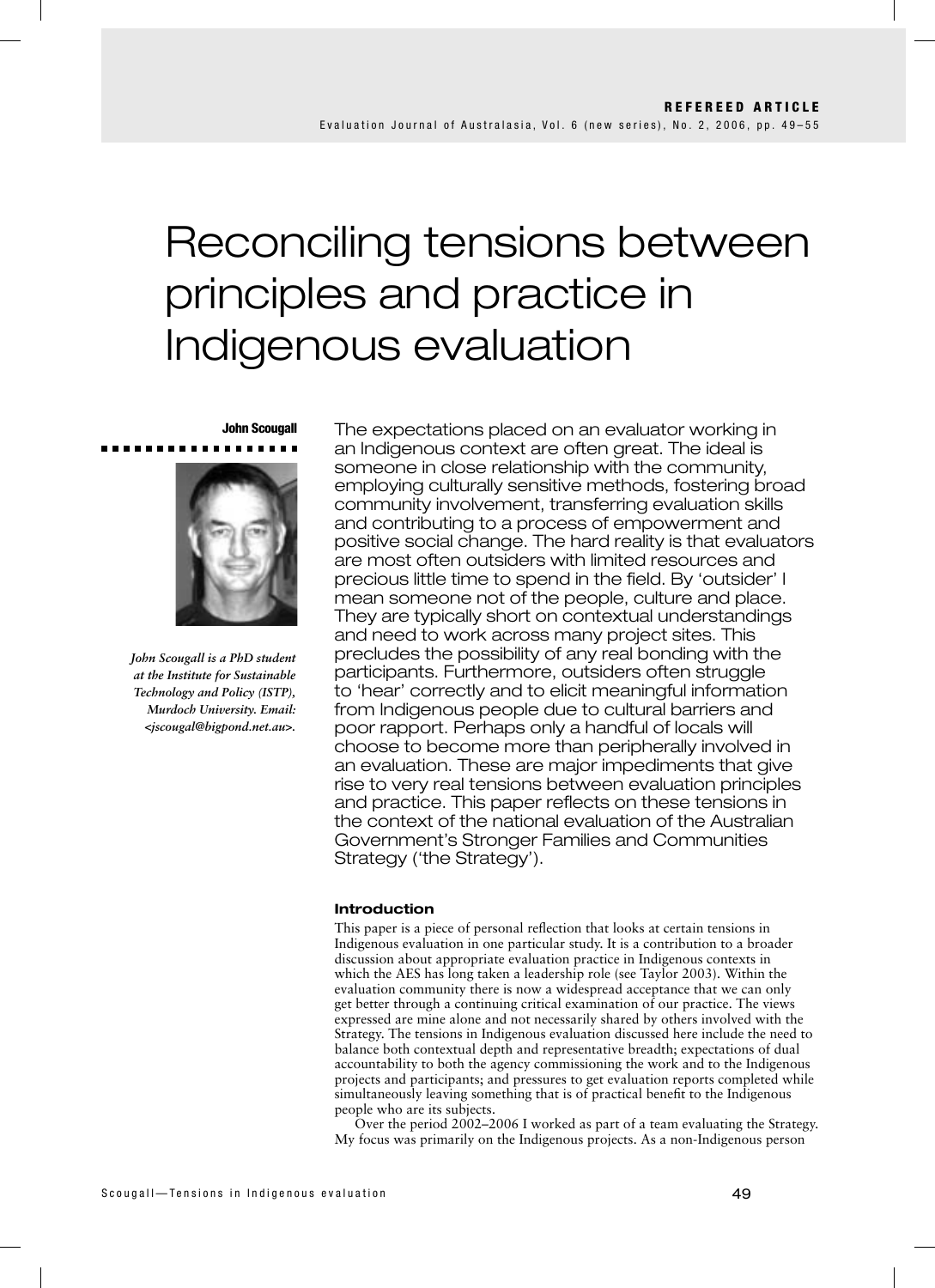I was a cultural outsider. My concern was that my contribution might add to the legendary list of 'hit and run' researchers who visit Indigenous communities for a couple of days and then leave to write their 'definitive' reports. The Indigenous critiques were ringing loudly in my ears.

Indigenous people throughout Australia are saying loudly and clearly that enough is enough in respect of inappropriate and offensive research methods and practices that are largely associated with non-Indigenous researchers… It needs to be emphasized that Indigenous and Torres Strait Islander knowledge has been extracted. Knowledge has been taken like the mining industry has taken minerals from our lands and transformed into academic text to benefit individuals and institutions … Just as the mining industry has benefited from mineral extraction from Indigenous land, the academic industry in its exploitation of Indigenous knowledge, has also benefited from a similar process of extraction. (Williams & Stewart 1992, p. 90)

[M]ost research has been undertaken by non-Indigenous people for reasons external to Indigenous needs or interests, and has in most circumstances been done on Indigenous people. This power imbalance has led to an inability to have input into, control over, or ownership of the results of research and has more often than not further dis-empowered Indigenous people. The power imbalance permitted 'outsiders' to define the 'problem' and pose the 'solution' with little challenge to methodological and ethical issues. (Arbon 1992, p. 1)

As evaluators we might like to think that we can distance ourselves from some of the more extractive and intrusive forms of social inquiry that have gone before us. We might argue that it is important to appreciate that there are differences between researcher-driven research and policy-driven evaluation. However, we need to reflect on whether or not this is a distinction that the Indigenous people we work with are likely to make.

### **Background**

The Strategy is a major Australian Government policy initiative administered by the Department of Family and Community Services and Indigenous Affairs (FaCSIA). It seeks to strengthen, empower and support families and communities so that they can more effectively help themselves. The Strategy does not claim to be a panacea that will fix the complex myriad of social issues that confront families and communities, such as poverty, substance abuse, self-harm and family violence. Rather it is about equipping them with the capacity to address these issues themselves and better cope with the pressures that lead to family and community breakdown.

In 2002 FaCSIA commissioned a consortium led by the Collaborative Institute for Research Consulting and Learning in Evaluation at RMIT University (CIRCLE) to evaluate the first phase of the Strategy, which ran from 2000–2004. Over 600 community-based projects across Australia were funded during this period. Activities encompassed playgroups, awareness raising, relationship building, men's groups, women's groups, youth initiatives and leadership development projects. The findings of the evaluation are generally consistent with the literature that testifies to the effectiveness of social investment in capacity building, early intervention and prevention (CIRCLE 2006; Rogers & Funnell 2006).

The Strategy was also found to have made a valuable contribution to Indigenous family and community strength (Scougall 2006a). About a quarter of the projects were Indigenous, directly accounting for some \$21m expenditure. For example, some projects were found to have achieved a high level of community participation. This is a substantial achievement given that many exist in environments where multiple factors mitigate against widespread involvement, including lack of transport and substance abuse.

The current second phase of the Strategy, which lies outside the scope of our evaluation, will run until 2009. It retains a central role for community organisations in addressing local needs and the focus on building capacity, early intervention and prevention. The main difference is a greater emphasis on early childhood initiatives. Some implementation processes have also been refined. Details are available at <http://www.facsia.gov. au/sfcs>.

# **Balancing depth and breadth**

There is often a tension between expectations that an evaluation will deliver both a greater understanding of the implementation context (depth) and local issues, as well as broadly representing the experience of all of the Indigenous projects falling under the umbrella of the particular policy initiative that is being evaluated. In this case the necessary breadth was achieved by accessing questionnaire data sent to all funded projects; an initial questionnaire asking about project development and a final one concerned with outcomes. These questionnaires were not administered by myself but by another partner in the evaluation consortium. These data provided an overview of the experiences of each project. This was supplemented by a discrete study undertaken by myself which included numerous face-to-face follow-up visits to particular projects identified as having the potential to teach us about what was working well and why (see Scougall 2006a).

The challenge was how to capture the desired depth. We needed to get close to Indigenous people's lived experience of the Strategy if we were to provide anything more than a superficial treatment. It was decided to conduct several case studies of particular Indigenous projects (see, for example, Scougall 2006b). This created opportunities for professional loitering in the field where we could observe project activities and talk with participants and service providers first hand. In selecting case study sites we sought out projects with dissimilar objectives and which operated in different settings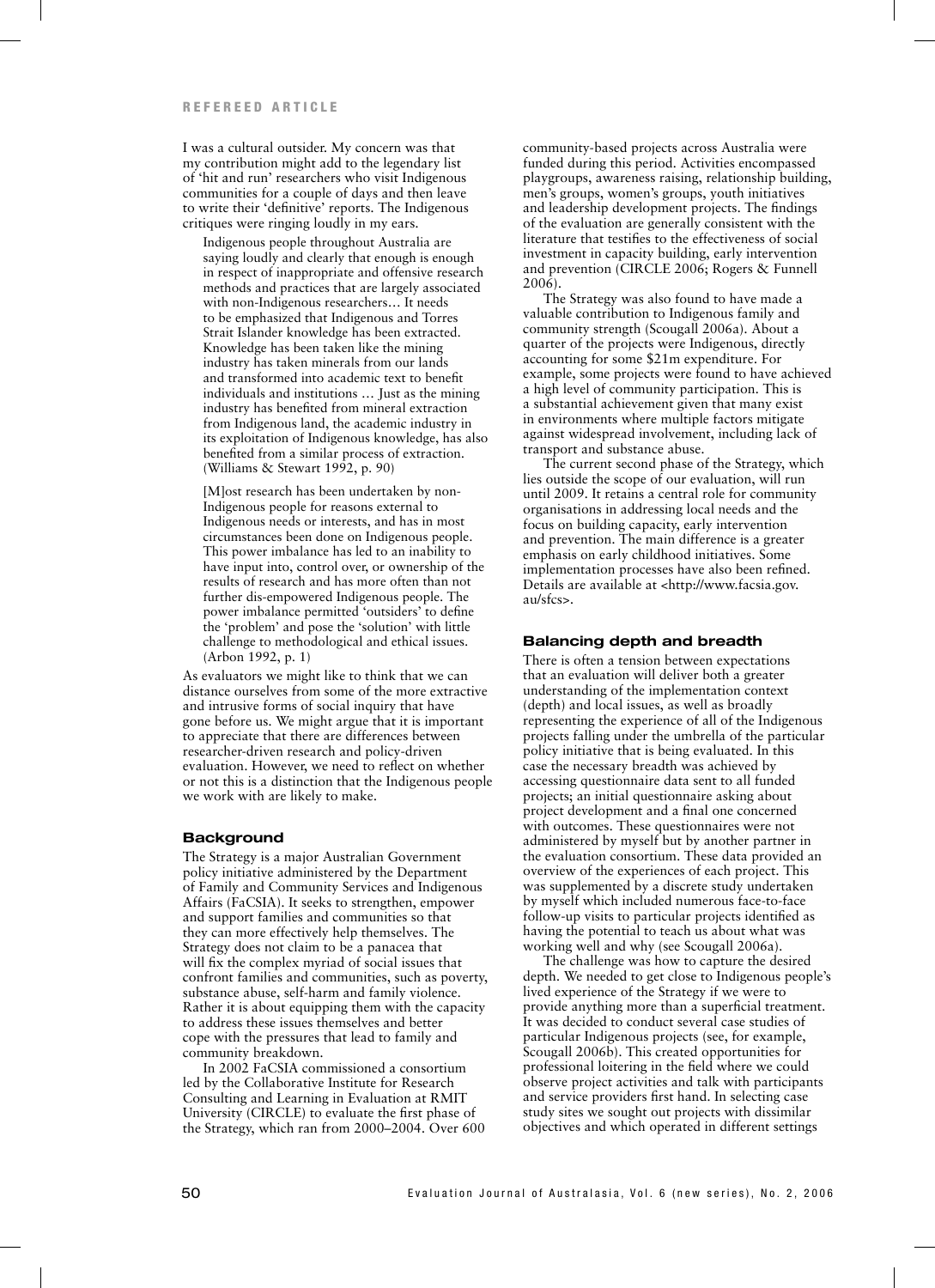(e.g. urban and remote) and which had broader relevance to Indigenous Australia.

The Indigenous case studies served both an *instrumental* and an *intrinsic* purpose (Stake 1995). They were *instrumental* in that particular projects were examined to develop a general understanding of similar projects elsewhere and their implementation processes and outcomes. But they were also *intrinsic* because they were about understanding specific cases as ends in themselves. This was important because it enabled us to display some reciprocity by sharing practical and useful knowledge with the projects that had voluntarily agreed to participate in the case studies. This took several forms: raising community awareness and understanding of their own situation; sharing relevant insights gleamed from other Indigenous projects; identifying useful new organisational links and networks; and sowing the seeds of change by highlighting options and choices.

The use of the case study method, at the very least, enabled us to examine a few projects indepth in circumstances where there were many more sites than we could ever hope to examine first-hand. Further, in accordance with proper evaluative practice, we tried to go beyond a process of information extraction. In effect, each case study was conceived of as a kind of 'mirror' that might enable the Indigenous projects to see more clearly what they had already achieved and the opportunities and challenges that still lay ahead (Scougall 1997).

# **Balancing professional and local knowledge**

Evaluation conducted in an Indigenous context demands a range of knowledge and skills. Certainly it requires expertise in evaluation and, in this instance, knowledge of Indigenous social policy. But it also requires trusting relationships with the participants and an understanding of their place, their project and the cultural setting within which it exists. It is unlikely that all of these necessary attributes can ever be embodied in any one person. Typically we require a team that draws both insider (i.e. local Indigenous) and outsider perspectives together in a process of creative synthesis that respects the different knowledge, skills and understandings that everyone brings to the table.

The evaluation research community and the Indigenous community must acknowledge the respective skills brought together in any evaluation project … it needs to be recognised that Indigenous peoples do not come to the evaluation experience either empty-handed or empty-headed. Indigenous cultural knowledge and experience needs to be recognised, respected and given the same currency as other non-Indigenous knowledge. (Taylor 2003, pp. 49–50)

Pooling the input of both Indigenous and non-Indigenous personnel can bring multiple strengths to bear on an evaluation. To achieve this, local Indigenous people were recruited to assist with the case studies. All were well positioned to ascertain the views of local Indigenous people.

As cultural insiders they brought with them their understandings of the context, their pre-existing relationships with the people and their experience of the project.

In Central Australia a 'side-by-side' arrangement known as 'malparrara' has long been in operation. It involves partnering a local Indigenous worker with local cultural knowledge, alongside a non-Indigenous person possessing professional qualifications. This served as a model that informed the formation of evaluation teams used on the case studies. Two of the case studies are described below.

- In a (unpublished) case study of a large familystrengthening project in Central Australia our team comprised four people: an Indigenous woman from the region who spoke the language and had extensive experience with the project; another Indigenous woman from outside the region with a strong background in social inquiry to consult with various stakeholders; a non-Indigenous woman with a work background in the family and children's issues that were the subject of study; and my own experience of undertaking evaluation work in Indigenous contexts.
- In a case study of a leadership development project in south-east Queensland (Scougall 2006b) the team comprised three local Indigenous people (two men and a woman) and myself. The role of the local people was to work in pairs to conduct interviews with community members so we could hear their views about the project and what now needed to happen. I provided some interview training and attended a three-day Indigenous Leadership Summit project activity as an observer.

My role in all of the case studies involved putting the evaluation team together, designing the methodology, reviewing documentary sources, recording observations, discussing the project with various stakeholders and writing the reports based on all of the information collected.

The Indigenous members of the evaluation team were recruited in collaboration and agreement with the Indigenous case study projects in order to be the primary link to project participants. In Central Australia a mature woman with status and authority was chosen. In this particular instance the feeling was that a younger person would not command the necessary cultural respect. In south-east Queensland our original intention was to employ just one local Indigenous person on the team. However, the local advice was that the interviews needed to be undertaken by a team comprising a man, a women and a youth with the capacity to engage young people. Each brought with them their own local network of connections. It is also important to note that in this instance the local organisation recruited three relatively young people. Here the feeling was that the use of mature elders might have posed a barrier to the receipt of certain critical comments.

A recurring theme throughout the whole evaluation was the distinction between 'women's business' and 'men's business'. This did not necessarily mean that only a male could work with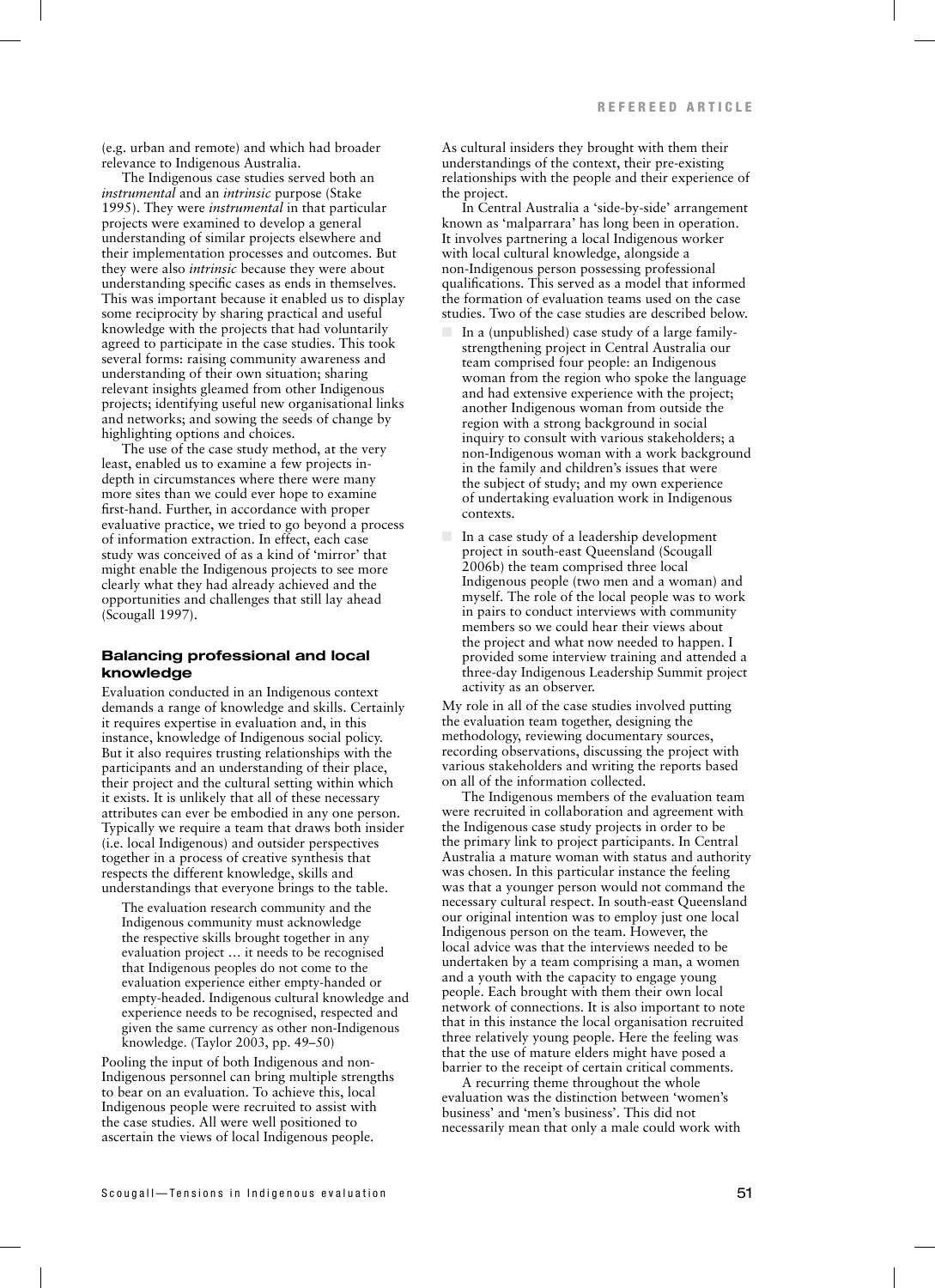the men and a female with the women. Rather it was about understanding when it is appropriate for a male or female to engage in certain activities or to speak on particular topics.

The employment of local people on the case studies was found to have several advantages. First, it got project participants feeling comfortable and talking freely, thereby engendering trust in the process. Trust—the firm belief that another person or institution can be relied upon—is a major issue in Indigenous evaluation. We can only hope to hear what local people think about their projects where they feel sufficiently safe to express themselves. Without a foundation of trust there will be no engagement or cooperation. Information collection with Indigenous people is often a delicate matter. Outsiders who come and ask questions are understandably treated with suspicion because we are unwelcome reminders of past intrusion in Indigenous people's lives.

The past resonates in the present. Fear and lack of trust between Indigenous and non-Indigenous people have become embedded over the generations and today whatever faith we as Indigenous people have in others is fragile and easily disturbed or destroyed. (Burchell 2004, p. 6)

Typically it has been 'best practice' for researchers in Indigenous contexts to slowly build some social connection before commencing data collection. Only after a prolonged period in the field is it likely that we will get meaningful information. The dilemma in this instance was that such an initial investment in relationship building was not possible because we were trying to work across many projects in a relatively tight time frame.

The historic pattern of mistrust is difficult to turn around in the short-term. It is likely that it will immediately be assumed that any outsider is from 'the government'. We can expect to be 'found guilty' before we 'prove ourselves innocent'. Local Indigenous people are generally more forthcoming where evaluators take the time to ensure that the purpose that the information will serve is clearly understood. Further, there are a host of cultural factors that need to be respected when collecting information: local protocols regarding appropriate styles of questioning; concepts of time; and the need to avoid clashes with events such as funerals, ceremonies and sporting events. Local Indigenous people with 'street' credibility and pre-existing relationships of empathy, trust and rapport are likely to be best placed to negotiate this terrain. This raises the issue of how to determine who meets this criteria. In this evaluation, advice was sought from several sources including project participants, staff and outside agencies, but the final decision was always made by the local Indigenous organisation responsible for the project after consultation with the evaluation team.

Second, it is very easy for all of us to unintentionally slant what we hear and see. The use of local people as co-evaluators minimises the risk of certain forms of inadvertent misinterpretation of participants' comments that are always present when a non-Indigenous researcher is involved. At the cultural interface there is always a danger that

we might attach meaning to what's said which doesn't accurately reflect the experience and views of project participants. The process of interviewing local participants by local people allowed Indigenous knowledge of a project expressed in the participants' own language and concepts to be captured. Qualitative research methodologist Norman Denzin (1989, p. 26) argues that 'meaningful interpretations of human experience can only come from those persons who have thoroughly immersed themselves in the phenomenon they wish to interpret and understand'. After all, it is the participants themselves that have the lived experience of the project. Coming to see the world from a project perspective can have a profound influence on an evaluation (just as learning to see the world from an evaluator's perspective might have a lasting impact on those at project level).

Those who have come through the positivist school of research training might wonder if the use of generally inexperienced people in evaluation leads to some loss of academic rigour and validity, and perhaps the introduction of an element of bias because they lack the professional detachment of the trained evaluator. For example, in some cases pre-existing social and cultural relationships may mean that a local Indigenous co-researcher can only access information from certain segments of the community, such as members of their own extended family. But the objectivity of an outsider cannot be taken for granted either, for it is never entirely possible to be free of our cultural baggage.

Any gaze is always filtered through the lenses of language, gender, social class, race and ethnicity. There are no objective observations, only observations socially situated in the worlds of the observer and the observed. (Denzin & Lincoln 1998, p. 24.)

A balanced evaluation team comprised of people with different cultural backgrounds arguably provides our best safeguard, for it ensures that a range of values and interests are brought to bear on an evaluation. Professional evaluation practice still demands, of course, that the evaluation team must always remain careful and critical. Further, I would suggest that any possible loss of rigour and validity is more than compensated for by what we gain in relationship. One might possess all of the evaluation skills and techniques in the world, but in the absence of any social connection it is unlikely that much meaningful information will be collected due to poor rapport and non-response. Certainly the experience of this evaluation reinforced the central place that respect for 'right' relationships plays in facilitating the conduct of evaluation and social research in Indigenous contexts. In particular, evaluators do well to remind themselves that behaviour is best understood with the benefit of an insider's perspective. 'People deserve to be properly understood and this will often demand the kind of intimate knowledge which comes from close relationships' (Kushner 2002, p. 21).

However, it should not automatically be assumed from the above discussion that it is always advantageous to employ local Indigenous people on an evaluation. In some situations 'outsiders' without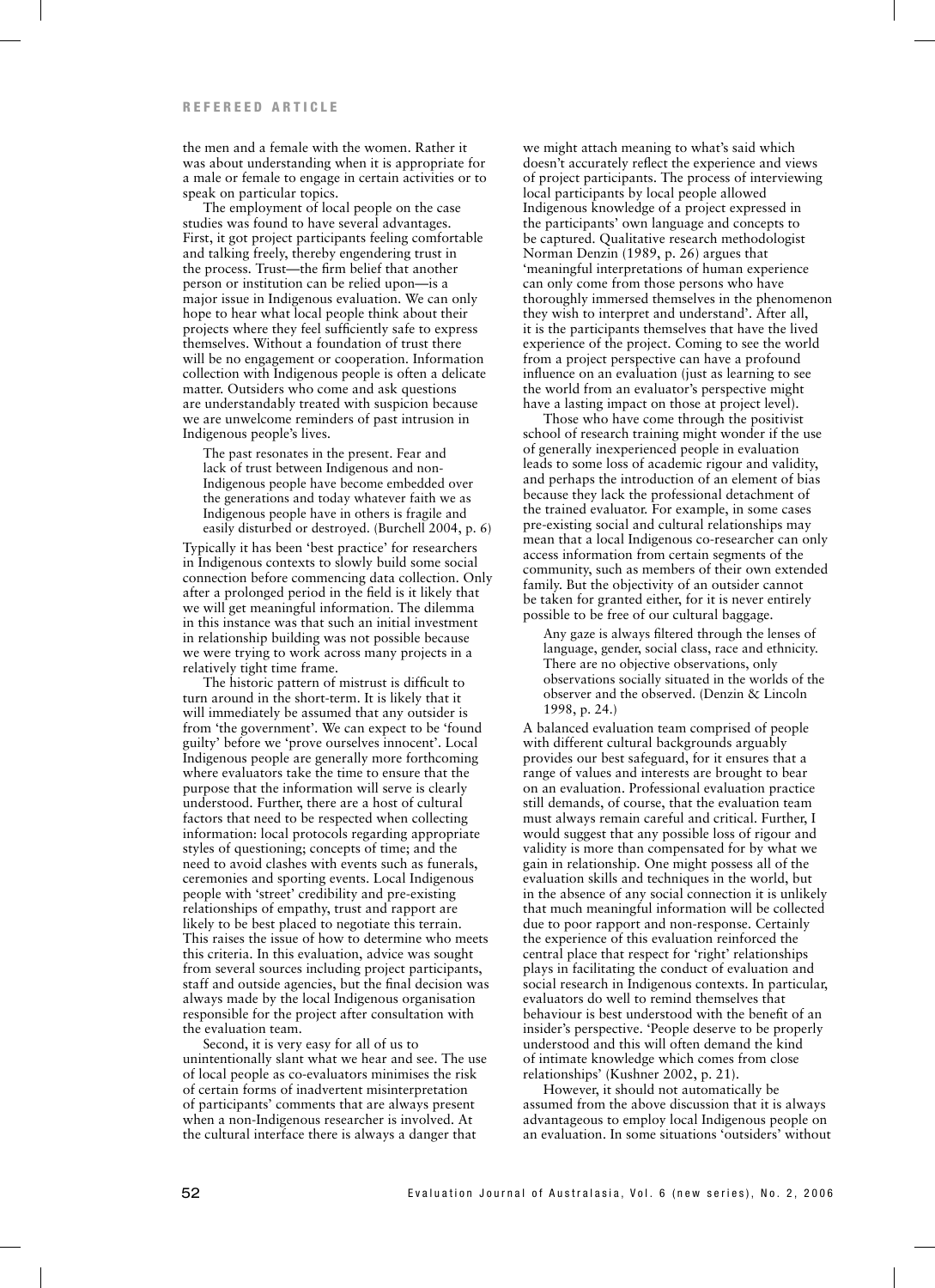prior involvement in local community politics might actually be more acceptable and effective, especially where social cohesion is an issue and sensitive issues like native title are at stake. The question of 'who?' always needs to be negotiated. Working with local partners poses it own challenges that need to be worked through.

In the case of this evaluation the inclusion of Indigenous people on the evaluation team provided the necessary cultural competence necessary to meet ethical evaluation standards.

The evaluator or evaluation team should possess the knowledge, abilities, skills and experience appropriate to undertake the tasks proposed in the evaluation. Evaluators should fairly represent their competence, and should not practise beyond it. (Australasian Evaluation Society 1997)

Professional and contextual understandings both matter greatly in evaluation.

#### **Balancing dual accountabilities**

An evaluator working in an Indigenous setting may find themselves exposed to expectations of dual accountability; on the one hand to the agency commissioning the study and on the other to the Indigenous projects and their participants.

Evaluation is a tool of governance that we can use to manage change and inform our resource allocation decisions. The key question in Indigenous contexts is 'In whose hands does it rest?' For Indigenous people have legitimate aspirations to be involved in decision-making and determine their own directions.

As a basic tenet, approaches to evaluative research involving Indigenous people must be based on respect for Indigenous peoples inherent right to self-determination, and our right to control and maintain our culture and heritage (Taylor 2003, p. 47)

An important way in which to demonstrate this respect is by ensuring that we are accountable to Indigenous people at the local level.

Historically, Indigenous people have been on the receiving end of evaluation. Generally, it has been something done 'to', 'on' and 'about' Indigenous people; rather than 'with', 'for' and 'by' them (Scougall 1997, p. 53). The challenge is to make evaluation a tool of self-governance that enables Indigenous people to drive their own futures. Indigenous writers have long advocated a fundamental realignment of power relations between the research and evaluation community and Indigenous people (Taylor 2003, p. 48).

The evaluation of the Strategy did allow the projects involved in the case studies to exercise some degree of ownership and control over aspects of what was evaluated, how it was evaluated and the ultimate dissemination of reports. The prior approval of RMIT University's Human Research Ethics Committee was obtained for each case study. People were not interviewed without their informed consent. The methodology was negotiated with communities in advance to ensure that our work was carried out in accordance with their expressed

wishes. Everyone interviewed was provided with a 'Plain English Statement' explaining what the evaluation was about and informing them about their rights as participants, that their involvement was voluntary and that they were free to withdraw at any time if they so wished. Indigenous members of the evaluation team played a valuable role in informing case study participants and ensuring that they were in a position to give informed consent to be interviewed. Some projects were in communities where English was not the first language, so everything needed to be explained in the local language. Projects were only visited and reports were only published with the agreement of the local Indigenous organization responsible for the project. Draft reports were sent back to projects for local comment ahead of publication. This was a long and occasionally frustrating process. Understandably some communities had more pressing issues to deal with than our evaluation. People also needed time to digest information and hold meetings to discuss reports and findings.

At the national level it was more difficult to give effect to Indigenous control. Sometimes processes are established whereby evaluators report to an Indigenous Reference Group that serves as a source of guidance. But the Strategy was a mainstream initiative and there was no such group. There were, however, other ways in which we could demonstrate responsiveness to Indigenous priorities. Back in 2000 FaCSIA had convened an Indigenous Community Capacity Building Roundtable ('the Roundtable') that laid down eight principles to guide the work of the Department in its interactions with Indigenous families and communities. In summary, these were:

- encouraging partnership between government and Indigenous people in program design and implementation
- the identification of positive role models and successful approaches
- empowering Indigenous people through the development of leadership and managerial competence
- targeting the needs of youth and children in areas including leadership development, esteem building, cultural awareness and anti-violence training
- empowering Indigenous people to develop their own solutions to their own issues and to take responsibility within their own families and communities
- give priority to initiatives that encourage selfreliance and sustainable development
- fostering projects that are inclusive of Indigenous culture and spirituality
- building on the strengths, assets and capacities of Indigenous families and communities.

While there was no mechanism in place whereby this evaluation could be directly accountable to Indigenous people at a national level, the evaluation reports nevertheless did strive to remain true to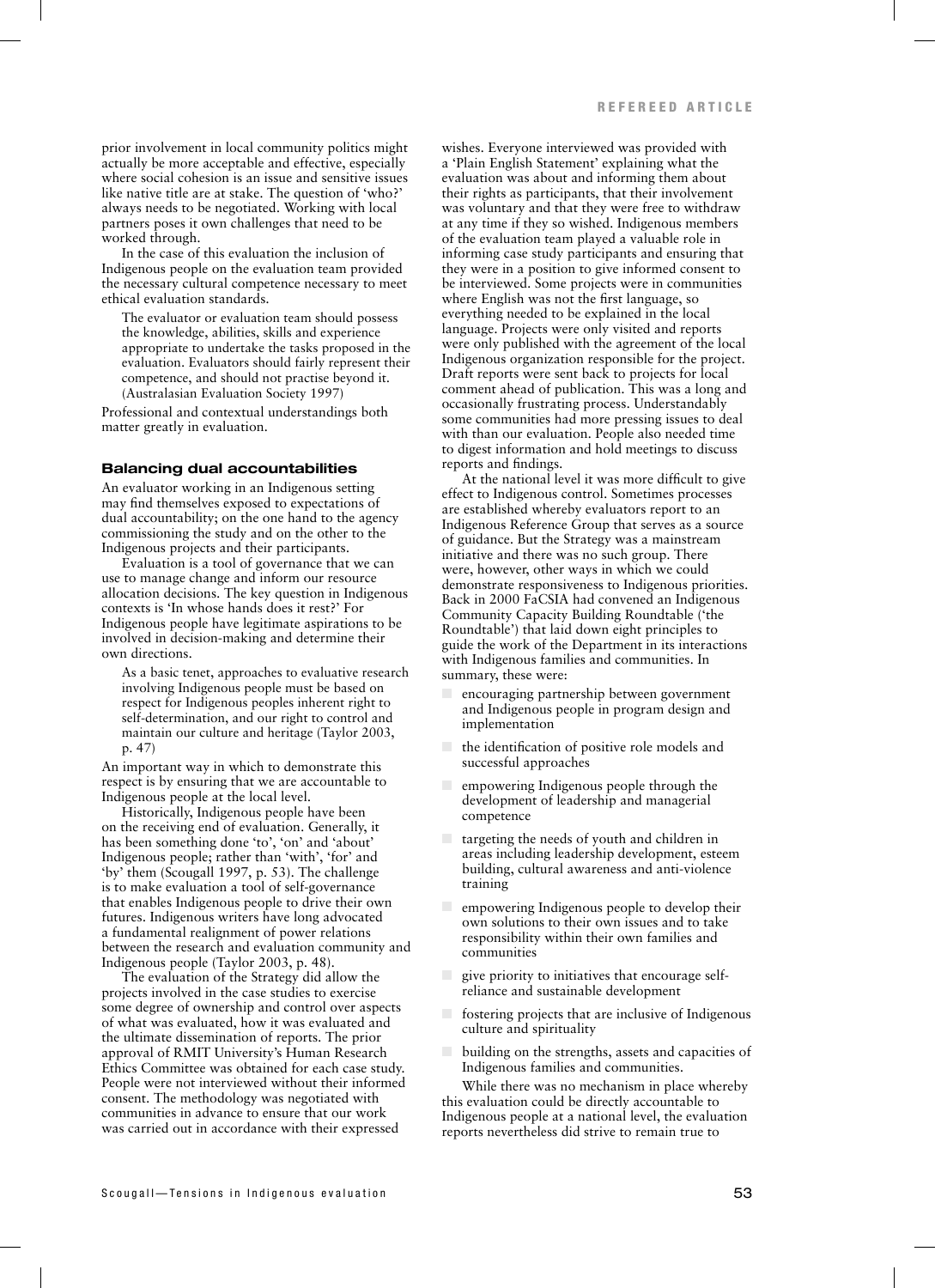the principles laid down by the Roundtable. This is reflected in the issues that were given priority attention: the identification of Indigenous 'best practice'; the examination of initiatives that address the needs of young people; the nature of partnership arrangements set in place; the focus on leadership; and the adoption of a strength-based methodology.

# **Balancing evaluation reporting and capacity building**

There is a need to be careful about how we report evaluation findings so that we do not do further inadvertent damage to Indigenous capacity and spirit. It is important to stress that evaluation is rightly concerned with understanding systems and how well they work or don't work, not with assessing people's performance. But we do need to take care that our words are not perceived as blaming Indigenous people for outcomes.

Evaluation can be an empowering experience for Indigenous people when the negative reports about failed policies and projects give way to positive stories of hope that celebrate Indigenous achievements and provide useful insights into the factors that contribute to success. One of the tensions in this study was that of ensuring that the evaluation was somehow an empowering experience for the Indigenous people involved, while simultaneously being able to convey the message that most Indigenous communities are still far from strong. The very real danger is that we might be perceived as continuing the historic process of constructing Indigenous people as always 'lacking'. Evaluators have an ethical responsibility to 'do no harm'. A 'deficit' approach can cause harm to the extent that it undermines those crucial capacities of confidence, self-belief and hope that are so necessary if evaluation is to be a force for positive social change in Indigenous Australia.

The adoption of a strength-based approach meant that our starting point was always the identification of those capacities that were already possessed—resources, skills, knowledge, understandings, interests—rather any perceived shortcomings. First and foremost the evaluation highlighted those aspects of projects that were working well. This was considered important, both because of the impact on project morale and also because of the potential demonstration effect on other projects elsewhere. Each case study identified a range of positive outcomes and future opportunities, before going on to consider areas where there may be scope for improvement. One project in Central Australia, for example, was found to have achieved a growing sense of community ownership over activities, established playgroups in remote communities, and progressively enhanced participation. It attracted increasingly diverse sources of funding and support, produced an extensive photo archive of project activities, and built quality relationships between community members and project staff. Arguably there's more of value to learn when we focus on what's working well rather than what's not. This should not be interpreted as implying that evaluators should only

tell good news stories. What I am suggesting is that evaluators should start their reports with what's working well and that we should take great care in how we report the bad news.

In those instances where projects fell short of achieving desired outcomes it was important to make it clear that evaluation was not an exercise in blaming Indigenous people and organizations for things beyond their control. We all need to appreciate that Indigenous family and community issues are 'wicked problems' (Rittel & Webber 1973) that are often not open to easy amelioration. They are associated with multiple and iterative underlying factors involving complex intersections of causes and effects. This evaluation was at pains to highlight the many contextual factors that typically inhibit Indigenous projects. These include: logistical difficulties associated with isolation, distance and remoteness; the absence of many mainstream family and community services (especially in remote regions); overloaded services trapped in a crisis response mode; a youthful demographic profile that places heavy demands on maternal, child health and other family and community services; cross cultural communication difficulties in regions where English is not the first language; inadequate basic infrastructure such as staff housing, vehicles and project space; difficulties in consistently recruiting and retaining competent staff and a high incidence of staff 'burn out'; frequent over-reliance on the capacity of a few key individuals; and the impact that high mortality and morbidity have on the capacity for active social and economic participation (Scougall 2006a).

The evaluation highlighted the extent to which such prevailing social and economic conditions can erode project achievements. In one instance, the murder of a project worker set one initiative back several months as people dealt with their grief and trauma (Scougall 2006a). Recognising all of this serves to temper expectations as to what might realistically be attained. There are often good reasons why an Indigenous project may not be able to match the achievements of a similar-scale mainstream initiative. The evaluation found that some Indigenous projects had unrealistically bold expectations. In some places just getting local people meaningfully engaged is a major step forward in itself.

The literature of 'empowerment evaluation' advocates the transfer of evaluation logic, skills and knowledge to local people (Fetterman 2001; Fetterman et al. 1996). However, there can be a tension between completing an evaluation in a timely manner and the task of building local evaluation capacity. I would suggest that the provision of evaluation training to local people, who may have little formal education, is resourceintensive and time-consuming work that can be difficult to accomplish within the limited time span of an evaluation. Arguably, the development of a capacity for self-evaluation is a long-term developmental process extending well beyond the duration of one evaluation. It is noted that FaCSIA has funded action-learning activities in association with some Strategy projects (Scougall 2006a).